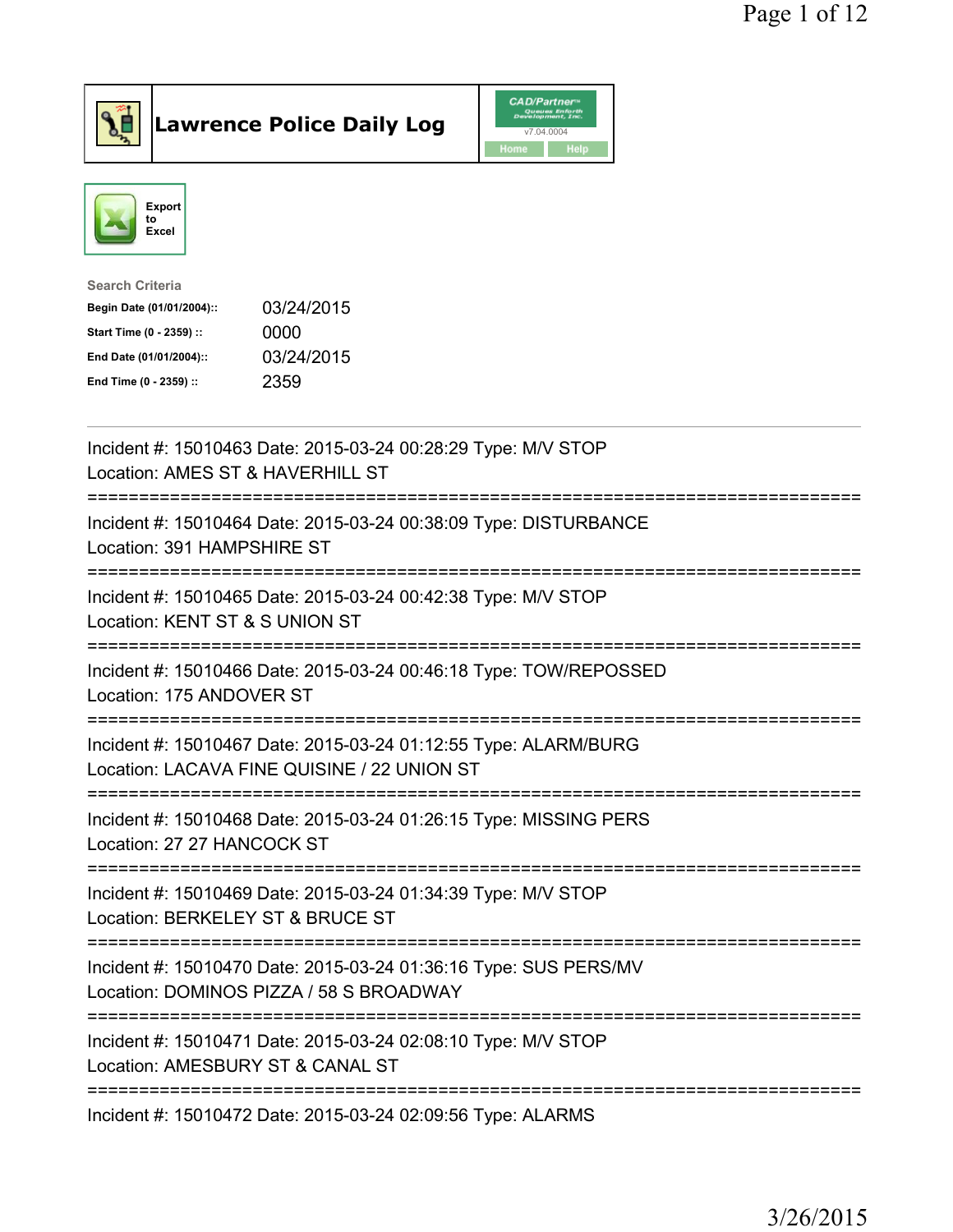| Location: ST MARTIN STORE (LAZARUS HOUSE / 121 ESSEX ST                                                                                        |
|------------------------------------------------------------------------------------------------------------------------------------------------|
| Incident #: 15010473 Date: 2015-03-24 02:35:33 Type: M/V STOP<br>Location: CANAL ST & MARSTON ST<br>====================================       |
| Incident #: 15010474 Date: 2015-03-24 02:45:14 Type: M/V STOP<br>Location: BRADFORD ST & FRANKLIN ST<br>====================================== |
| Incident #: 15010475 Date: 2015-03-24 02:56:12 Type: M/V STOP<br>Location: 32 LAWRENCE ST<br>;==============================                   |
| Incident #: 15010476 Date: 2015-03-24 02:58:04 Type: M/V STOP<br><b>Location: MANCHESTER ST</b>                                                |
| Incident #: 15010477 Date: 2015-03-24 03:04:24 Type: M/V STOP<br>Location: 1 GENERAL ST                                                        |
| Incident #: 15010478 Date: 2015-03-24 03:06:35 Type: M/V STOP<br>Location: HAVERHILL ST & UNION ST                                             |
| Incident #: 15010479 Date: 2015-03-24 03:07:31 Type: M/V STOP<br>Location: BROADWAY & LOWELL ST<br>=========================                   |
| Incident #: 15010480 Date: 2015-03-24 03:10:50 Type: M/V STOP<br>Location: ESSEX ST & NEWBURY ST                                               |
| Incident #: 15010481 Date: 2015-03-24 03:21:50 Type: M/V STOP<br>Location: 2 FITZ ST                                                           |
| Incident #: 15010482 Date: 2015-03-24 03:35:07 Type: M/V STOP<br>Location: GENERAL ST & PROSPECT ST                                            |
| Incident #: 15010483 Date: 2015-03-24 03:41:47 Type: M/V STOP<br>Location: BROADWAY & CROSS ST                                                 |
| Incident #: 15010485 Date: 2015-03-24 04:11:50 Type: B&E/MV/PAST<br>Location: 83 BAILEY ST                                                     |
| Incident #: 15010484 Date: 2015-03-24 04:12:01 Type: TOW OF M/V<br>Location: 275 WATER ST                                                      |
| Incident #: 15010486 Date: 2015-03-24 05:58:12 Type: AUTO ACC/UNK PI<br>Location: 616 ESSEX ST                                                 |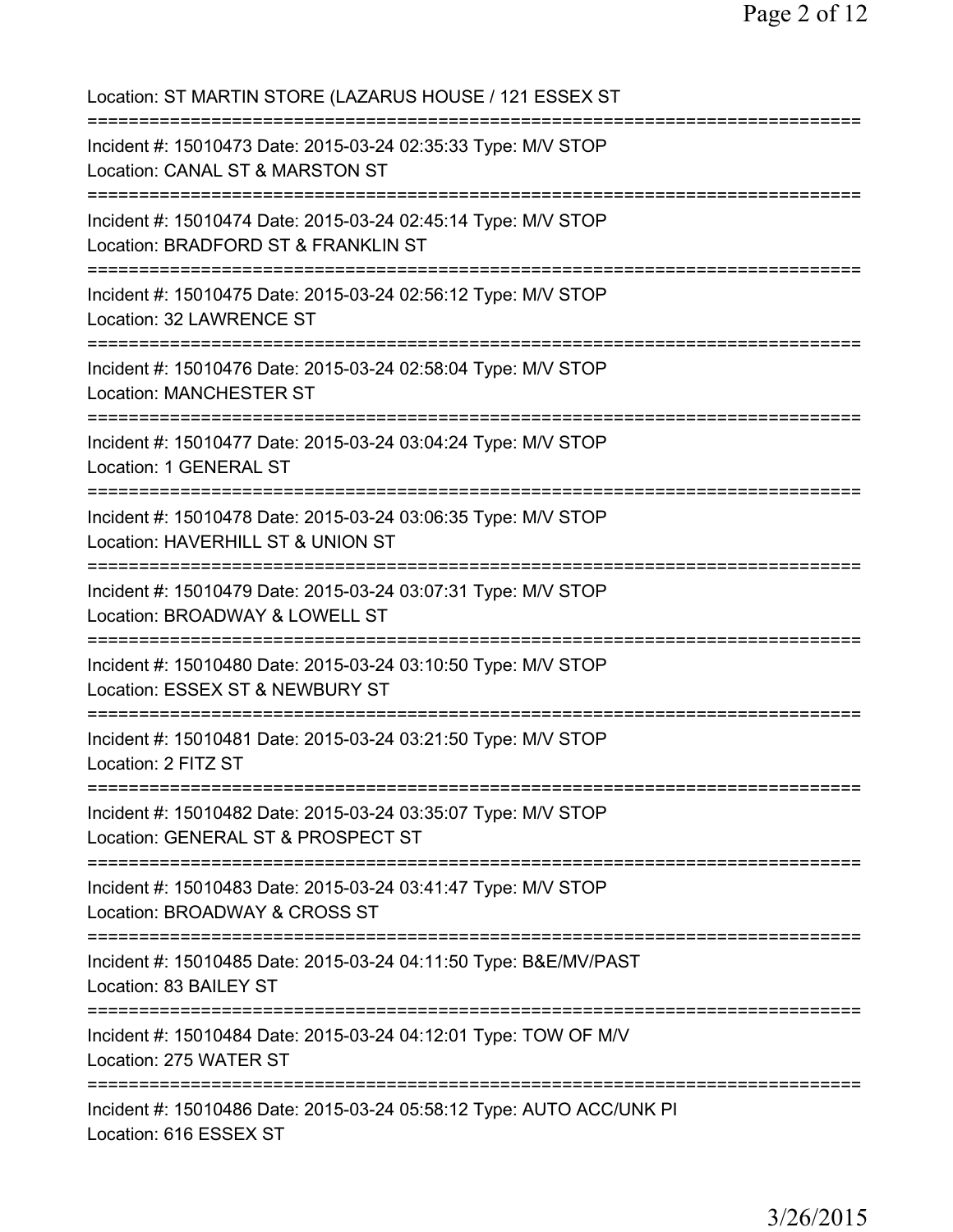| Incident #: 15010487 Date: 2015-03-24 06:43:05 Type: M/V STOP<br>Location: MARSTON ST & STORROW ST                                  |
|-------------------------------------------------------------------------------------------------------------------------------------|
| Incident #: 15010488 Date: 2015-03-24 07:23:37 Type: M/V STOP<br>Location: BROADWAY & ESSEX ST                                      |
| Incident #: 15010504 Date: 2015-03-24 07:26:34 Type: M/V STOP<br>Location: BROADWAY & ESSEX ST                                      |
| Incident #: 15010489 Date: 2015-03-24 07:33:08 Type: M/V STOP<br>Location: AMES ST & BUTLER ST                                      |
| Incident #: 15010490 Date: 2015-03-24 07:35:33 Type: M/V STOP<br>Location: LOWELL ST & RIVERSIDE DR                                 |
| Incident #: 15010491 Date: 2015-03-24 07:38:24 Type: M/V STOP<br>Location: ESSEX ST & MARGIN ST                                     |
| Incident #: 15010492 Date: 2015-03-24 07:40:49 Type: M/V STOP<br>Location: BROADWAY & HAVERHILL ST                                  |
| Incident #: 15010493 Date: 2015-03-24 07:42:43 Type: M/V STOP<br>Location: AMES ST & WATER ST                                       |
| Incident #: 15010494 Date: 2015-03-24 07:49:39 Type: M/V STOP<br>Location: BROADWAY & HAVERHILL ST                                  |
| Incident #: 15010495 Date: 2015-03-24 07:50:22 Type: M/V STOP<br>Location: N PARISH RD & WINTHROP AV                                |
| Incident #: 15010496 Date: 2015-03-24 07:51:01 Type: M/V STOP<br><b>Location: RIVERSIDE DR</b>                                      |
| Incident #: 15010497 Date: 2015-03-24 07:51:36 Type: M/V STOP<br>Location: LOWELL ST & OXFORD ST                                    |
| Incident #: 15010498 Date: 2015-03-24 07:56:50 Type: M/V STOP<br>Location: DOYLE ST & WATER ST                                      |
| :===========================<br>Incident #: 15010499 Date: 2015-03-24 07:58:02 Type: M/V STOP<br>Location: GRAFTON ST & WINTHROP AV |
|                                                                                                                                     |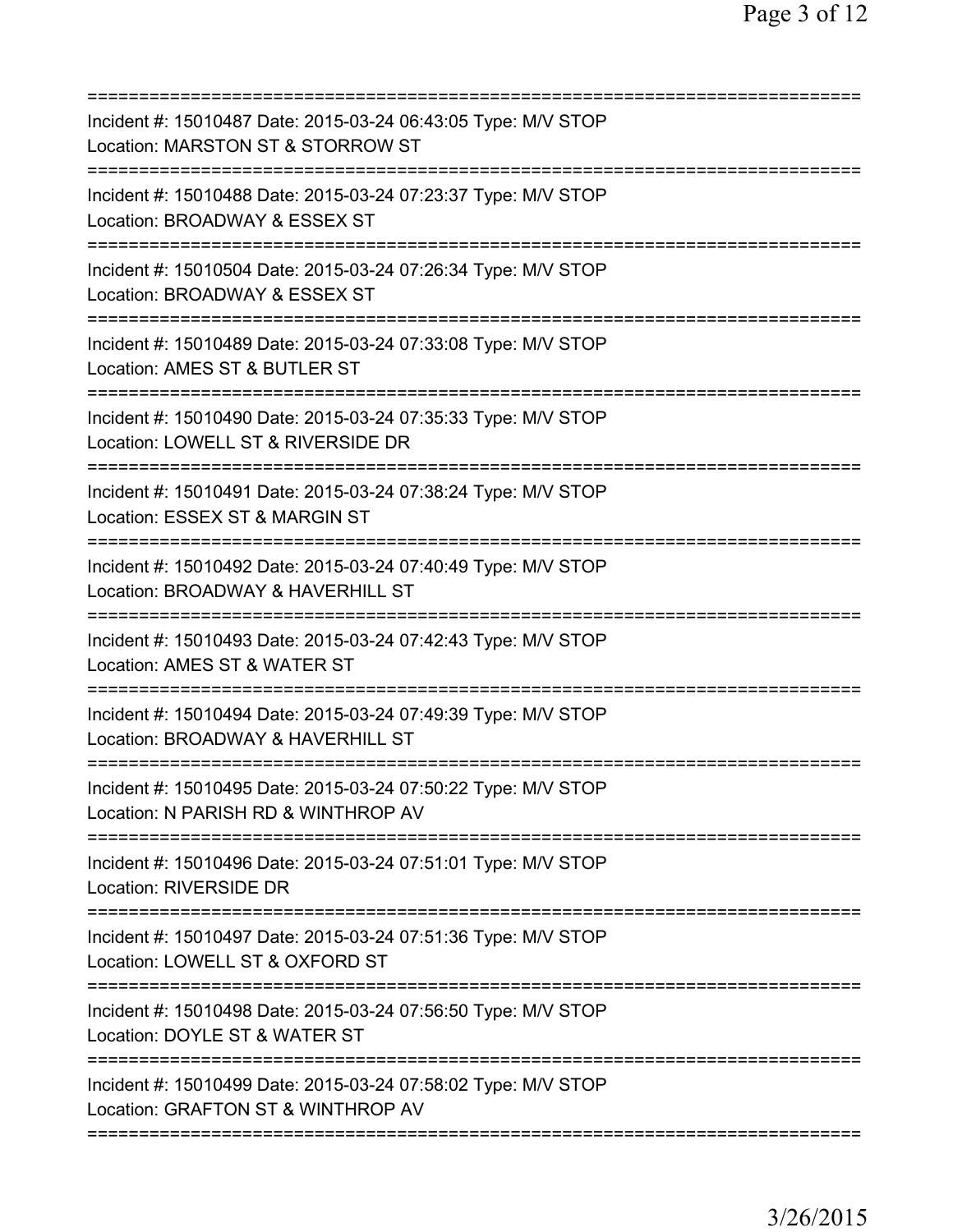| Incident #: 15010500 Date: 2015-03-24 08:08:29 Type: LARCENY/PAST<br>Location: 20 KNOX ST                                                 |
|-------------------------------------------------------------------------------------------------------------------------------------------|
| Incident #: 15010501 Date: 2015-03-24 08:09:05 Type: M/V STOP<br>Location: FRANKLIN ST & HAVERHILL ST                                     |
| Incident #: 15010502 Date: 2015-03-24 08:16:14 Type: PARK & WALK<br>Location: CVS PHARMACY / 266 BROADWAY                                 |
| Incident #: 15010503 Date: 2015-03-24 08:48:00 Type: AUTO ACC/PI<br>Location: 170 HIGH ST                                                 |
| Incident #: 15010505 Date: 2015-03-24 09:39:03 Type: 209A/SERVE<br>Location: 96 PARK ST                                                   |
| ------------------<br>Incident #: 15010506 Date: 2015-03-24 09:45:14 Type: SUS PERS/MV<br>Location: LAWRENCE HIGH SCHOOL / 70 N PARISH RD |
| Incident #: 15010507 Date: 2015-03-24 09:58:06 Type: KEEP PEACE<br>Location: CAMPO SECO ST & HIGHLAWN AV                                  |
| Incident #: 15010508 Date: 2015-03-24 10:09:50 Type: STOL/MV/PAS<br>Location: BOXFORD ST & FOSTER ST                                      |
| Incident #: 15010509 Date: 2015-03-24 10:15:03 Type: INVESTIGATION<br>Location: 122 HANCOCK ST                                            |
| Incident #: 15010510 Date: 2015-03-24 10:23:32 Type: AUTO ACC/NO PI<br>Location: LAWRENCE FLEA MARKET / 468 CANAL ST                      |
| Incident #: 15010511 Date: 2015-03-24 10:42:04 Type: STOL/MV/PAS<br>Location: 40 KNOX ST FL 1                                             |
| Incident #: 15010512 Date: 2015-03-24 11:03:41 Type: B&E FOLLOW UP<br>Location: 142 DRACUT ST                                             |
| Incident #: 15010513 Date: 2015-03-24 11:08:45 Type: SPECIAL CHECK<br>Location: 205 BROADWAY                                              |
| Incident #: 15010514 Date: 2015-03-24 11:24:40 Type: M/V STOP<br>Location: MCDONALDS / 50 BROADWAY                                        |
| Incident #: 15010515 Date: 2015-03-24 11:31:52 Type: ALARM/BURG                                                                           |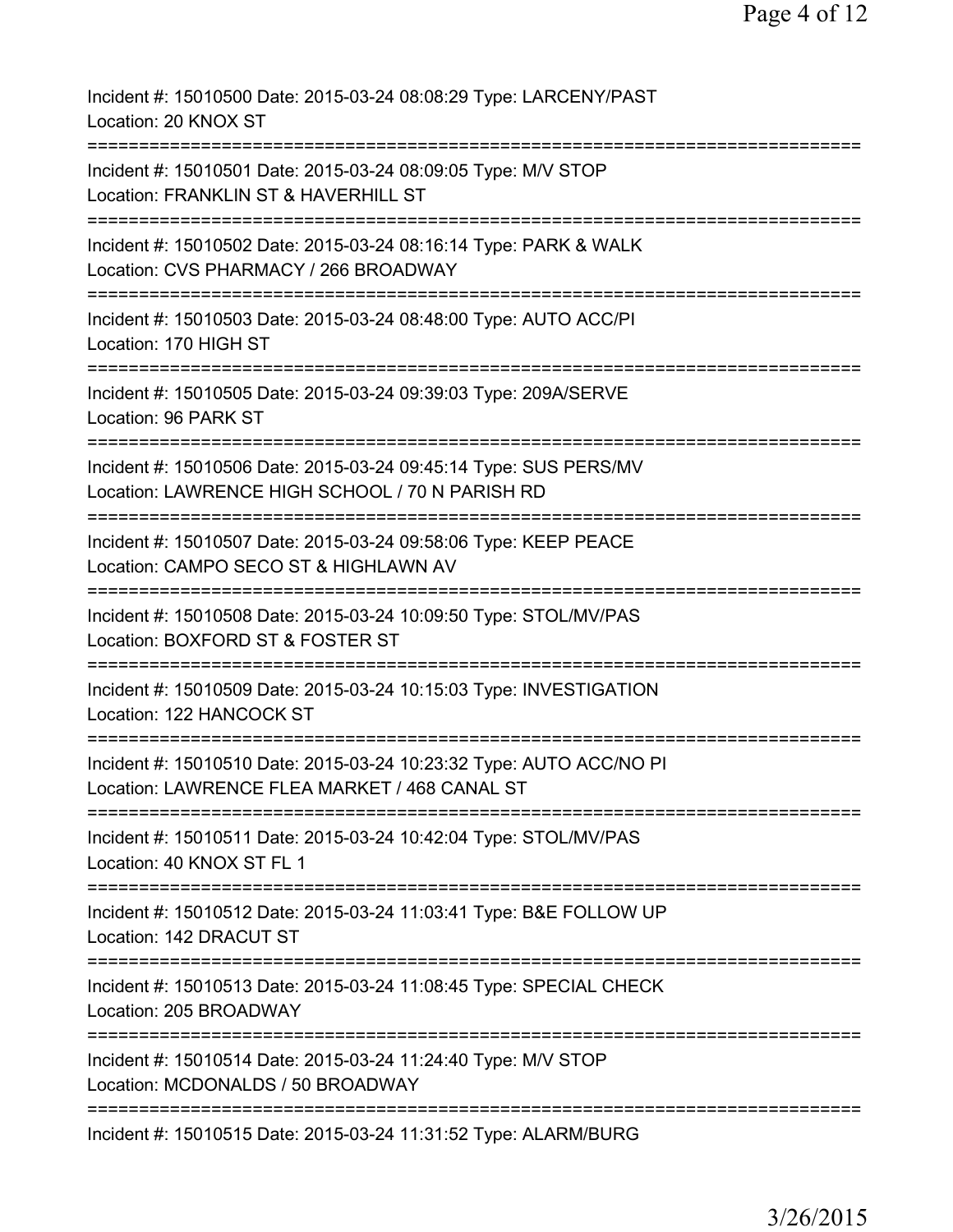Location: PIAZZA RESIDENCE / 6 BERKELEY ST =========================================================================== Incident #: 15010516 Date: 2015-03-24 11:50:33 Type: AUTO ACC/NO PI Location: BANK OF AMERICA / 67 WINTHROP AV =========================================================================== Incident #: 15010517 Date: 2015-03-24 11:52:25 Type: DISTURBANCE Location: 383 HAVERHILL ST FL 3 =========================================================================== Incident #: 15010518 Date: 2015-03-24 12:20:11 Type: B&E/PAST Location: 19 BAILEY ST FL 2 =========================================================================== Incident #: 15010519 Date: 2015-03-24 12:29:11 Type: SUS PERS/MV Location: DOMINOES / 68 S BROADWAY =========================================================================== Incident #: 15010520 Date: 2015-03-24 12:35:26 Type: UNKNOWN PROB Location: 38 NEWTON ST =========================================================================== Incident #: 15010521 Date: 2015-03-24 12:39:30 Type: AUTO ACC/PI Location: BROADWAY & COMMON ST =========================================================================== Incident #: 15010522 Date: 2015-03-24 12:52:18 Type: MISSING PERS Location: 5 ORCHARD ST #2 =========================================================================== Incident #: 15010523 Date: 2015-03-24 13:11:19 Type: THREATS Location: MULTI GRAIN BAKERY / 117 WATER ST =========================================================================== Incident #: 15010524 Date: 2015-03-24 13:21:42 Type: NOTIFICATION Location: 30 JUNIPER ST =========================================================================== Incident #: 15010525 Date: 2015-03-24 13:26:40 Type: SUS PERS/MV Location: LAWRENCE HIGH SCHOOL / 70 N PARISH RD =========================================================================== Incident #: 15010526 Date: 2015-03-24 13:32:27 Type: KEEP PEACE Location: 383 HAVERHILL ST #23 =========================================================================== Incident #: 15010527 Date: 2015-03-24 13:35:30 Type: B&E FOLLOW UP Location: 19 BAILEY ST =========================================================================== Incident #: 15010528 Date: 2015-03-24 13:42:11 Type: SUICIDE ATTEMPT Location: 218 WALNUT ST FL 3RD =========================================================================== Incident #: 15010529 Date: 2015-03-24 13:46:42 Type: SUS PERS/MV Location: 21 N PARISH RD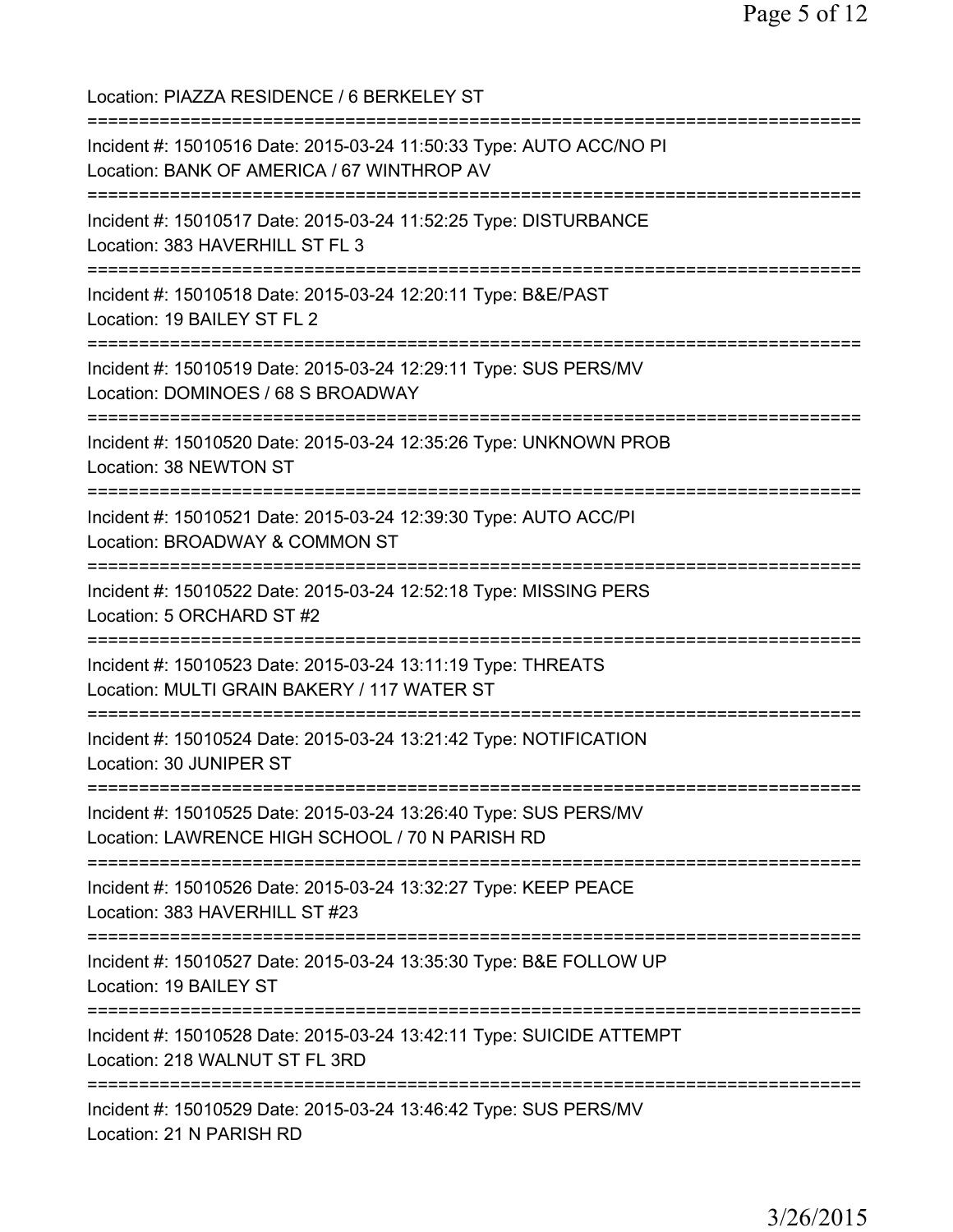| Incident #: 15010530 Date: 2015-03-24 13:50:04 Type: INVESTIGATION<br>Location: 70 N PARISH RD                                    |
|-----------------------------------------------------------------------------------------------------------------------------------|
| Incident #: 15010531 Date: 2015-03-24 13:53:46 Type: DRUG OVERDOSE<br>Location: 106 PARKER ST                                     |
| Incident #: 15010532 Date: 2015-03-24 13:57:50 Type: INVESTIGATION<br>Location: 92 BROADWAY                                       |
| Incident #: 15010533 Date: 2015-03-24 14:02:40 Type: AUTO ACC/UNK PI<br>Location: 499 CANAL ST                                    |
| Incident #: 15010534 Date: 2015-03-24 14:07:29 Type: THREATS<br>Location: WALK-IN / 26 KINGSTON ST #1                             |
| ==============================<br>Incident #: 15010535 Date: 2015-03-24 14:12:54 Type: DOMESTIC/PROG<br>Location: 89 ARLINGTON ST |
| Incident #: 15010536 Date: 2015-03-24 14:28:04 Type: ALARM/BURG<br>Location: 140 BOWDOIN ST<br>======================             |
| Incident #: 15010538 Date: 2015-03-24 14:51:23 Type: A&B PAST<br>Location: WALK-IN / 439 S UNION ST #117                          |
| Incident #: 15010537 Date: 2015-03-24 14:51:41 Type: MAN DOWN<br>Location: 1 TREMONT ST                                           |
| Incident #: 15010539 Date: 2015-03-24 14:55:23 Type: M/V STOP<br>Location: JEFFERSON ST & S BOWDOIN ST                            |
| Incident #: 15010540 Date: 2015-03-24 14:58:07 Type: UNWANTEDGUEST<br>Location: 247 FARNHAM ST FL 3RD                             |
| Incident #: 15010541 Date: 2015-03-24 15:02:06 Type: HIT & RUN M/V<br>Location: 120 BROADWAY                                      |
| Incident #: 15010542 Date: 2015-03-24 15:08:15 Type: DRUG VIO<br>Location: 239 FARNHAM ST                                         |
| Incident #: 15010543 Date: 2015-03-24 15:30:25 Type: INVESTIGATION<br>Location: SOUTH LAWRENCE EAST SCHOOL / 165 CRAWFORD ST      |
|                                                                                                                                   |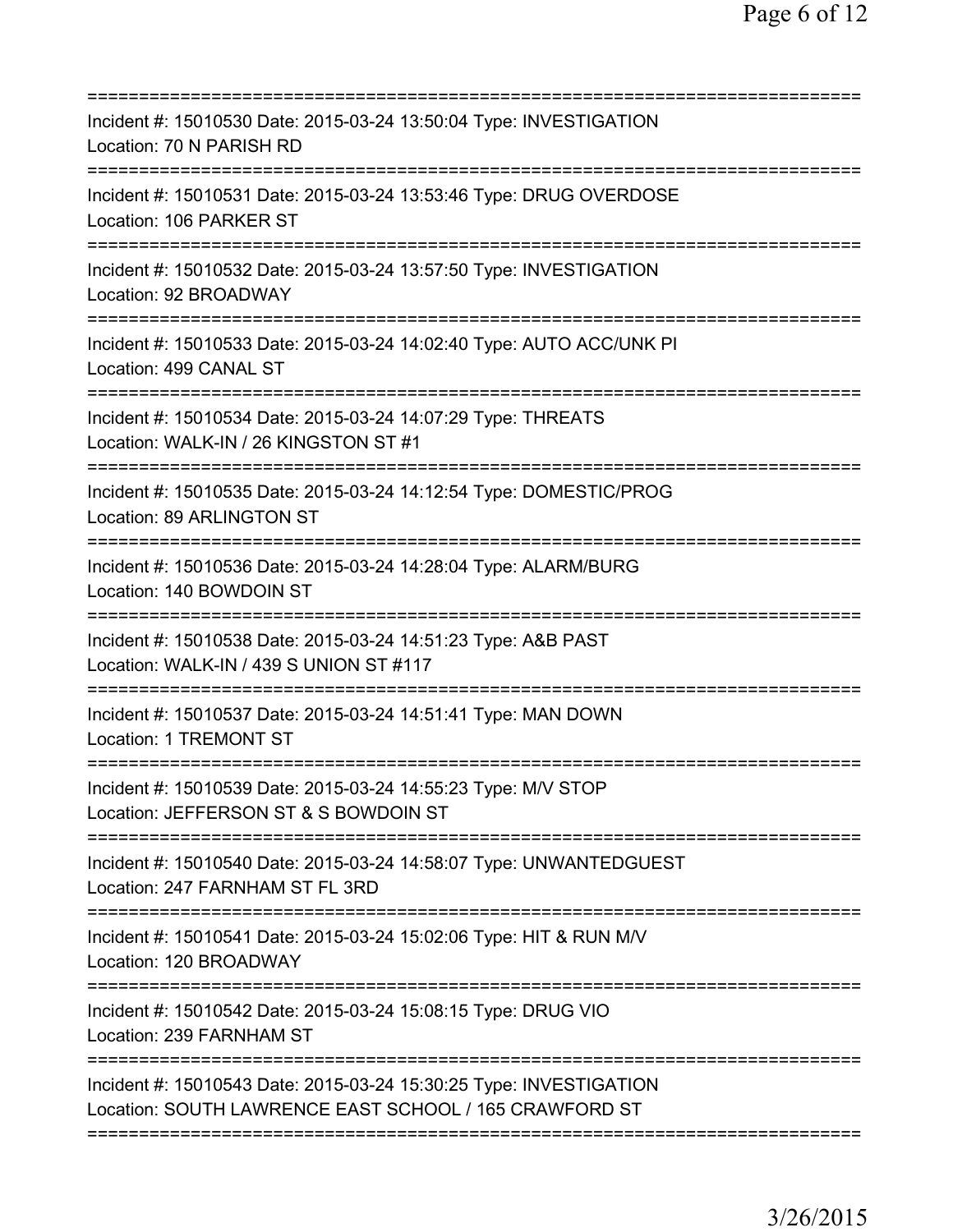| Incident #: 15010544 Date: 2015-03-24 15:41:34 Type: ASSSIT OTHER PD<br>Location: 360 MERRIMACK ST                                   |
|--------------------------------------------------------------------------------------------------------------------------------------|
| Incident #: 15010545 Date: 2015-03-24 15:54:22 Type: UNWANTEDGUEST<br>Location: DUDA, JOHN + SON'S / 19 BENNETT ST                   |
| Incident #: 15010546 Date: 2015-03-24 16:18:00 Type: DISABLED MV<br>Location: BROADWAY & ESSEX ST<br>====================            |
| Incident #: 15010547 Date: 2015-03-24 16:21:50 Type: ANIMAL COMPL<br>Location: 5 SUMNER AV                                           |
| Incident #: 15010548 Date: 2015-03-24 16:40:56 Type: LOST PROPERTY<br>Location: 265 HOWARD ST #3                                     |
| Incident #: 15010549 Date: 2015-03-24 16:45:58 Type: E911 HANGUP<br>Location: 9 POPLAR ST FL 1ST                                     |
| Incident #: 15010550 Date: 2015-03-24 17:00:20 Type: A&B PAST<br>Location: 18 SARGENT ST #1                                          |
| Incident #: 15010551 Date: 2015-03-24 17:04:38 Type: TENANT PROB<br>Location: 18 WINTHROP AV                                         |
| -------------<br>Incident #: 15010552 Date: 2015-03-24 17:17:51 Type: ALARM/BURG<br>Location: BIG CITY BAR / 65 MERRIMACK ST         |
| Incident #: 15010553 Date: 2015-03-24 17:19:56 Type: TOW OF M/V<br>Location: LAWRENCE GENERAL HOSPITAL / 1 GENERAL ST                |
| Incident #: 15010554 Date: 2015-03-24 17:21:24 Type: CK WELL BEING<br>Location: 383 HAVERHILL ST                                     |
| Incident #: 15010555 Date: 2015-03-24 17:22:35 Type: M/V STOP<br>Location: HAMPSHIRE ST & LOWELL ST                                  |
| ===========================<br>Incident #: 15010556 Date: 2015-03-24 17:26:25 Type: MV/BLOCKING<br>Location: 23 KENDRICK ST          |
| ============================<br>Incident #: 15010557 Date: 2015-03-24 17:28:33 Type: AUTO ACC/NO PI<br><b>Location: FALLS BRIDGE</b> |
| Incident #: 15010558 Date: 2015-03-24 17:34:23 Type: M/V STOP                                                                        |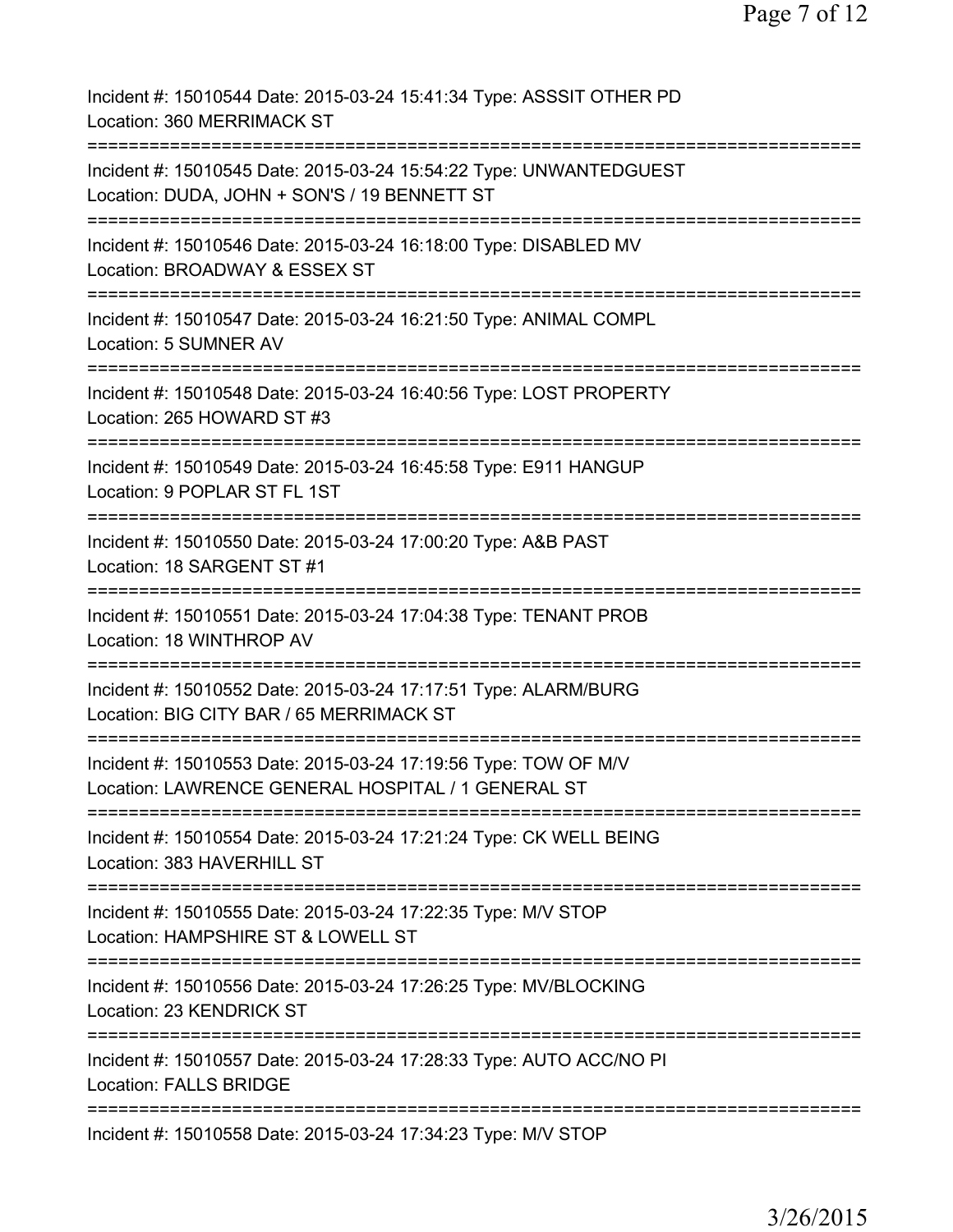Location: 15 BOWDOIN ST =========================================================================== Incident #: 15010559 Date: 2015-03-24 17:37:44 Type: M/V STOP Location: MERRIMACK ST & PARKER ST =========================================================================== Incident #: 15010560 Date: 2015-03-24 17:47:27 Type: M/V STOP Location: MERRIMACK ST & PARKER ST =========================================================================== Incident #: 15010562 Date: 2015-03-24 17:50:12 Type: STOL/MV/PAS Location: 90 LOWELL ST =========================================================================== Incident #: 15010561 Date: 2015-03-24 17:51:25 Type: M/V STOP Location: BROADWAY & COMMON ST =========================================================================== Incident #: 15010563 Date: 2015-03-24 17:52:10 Type: COURT DOC SERVE Location: 72 MELVIN ST =========================================================================== Incident #: 15010564 Date: 2015-03-24 17:53:37 Type: COURT DOC SERVE Location: 27 SAVOIE AV =========================================================================== Incident #: 15010565 Date: 2015-03-24 18:05:15 Type: INVEST CONT Location: 54 CAMBRIDGE ST =========================================================================== Incident #: 15010566 Date: 2015-03-24 18:06:25 Type: M/V STOP Location: CARVER ST & MERRIMACK ST =========================================================================== Incident #: 15010567 Date: 2015-03-24 18:11:36 Type: ALARM/BURG Location: NE CONF UNITED METHODIST CHURCH / 276 ESSEX ST =========================================================================== Incident #: 15010568 Date: 2015-03-24 18:14:08 Type: 209A/VIOLATION Location: 26 KINGSTON ST #1 =========================================================================== Incident #: 15010569 Date: 2015-03-24 18:40:03 Type: M/V STOP Location: BROADWAY & VALLEY ST =========================================================================== Incident #: 15010570 Date: 2015-03-24 18:41:49 Type: M/V STOP Location: BEACON ST & MT VERNON ST =========================================================================== Incident #: 15010571 Date: 2015-03-24 18:45:22 Type: TRESPASSING Location: LGH / 1 GENERAL ST =========================================================================== Incident #: 15010572 Date: 2015-03-24 18:50:29 Type: UNKNOWN PROB Location: 518 HAVERHILL ST FL 2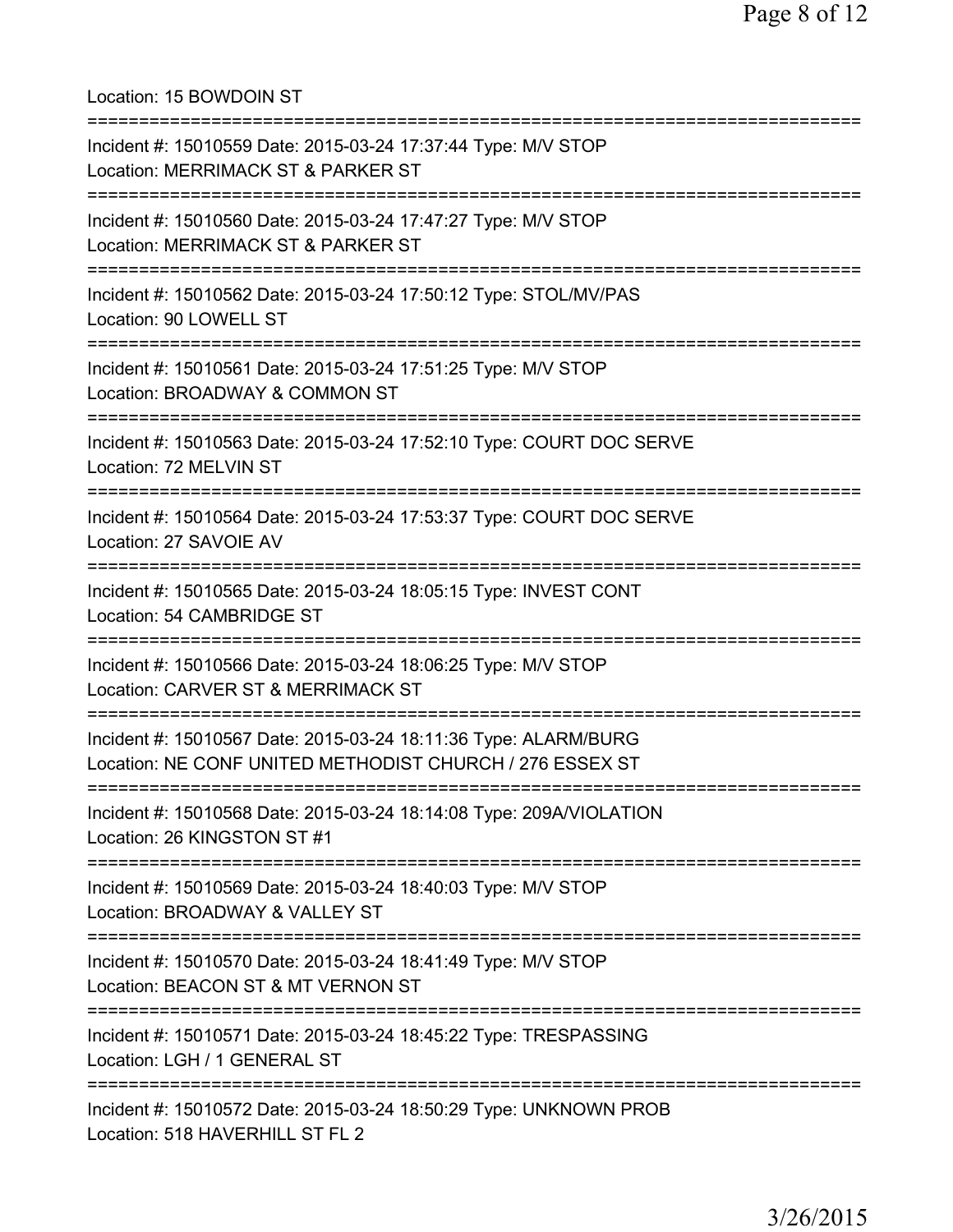| Incident #: 15010573 Date: 2015-03-24 18:52:02 Type: UNWANTEDGUEST<br>Location: DONOVAN LIQUORS / 175 S BROADWAY                                 |
|--------------------------------------------------------------------------------------------------------------------------------------------------|
| Incident #: 15010574 Date: 2015-03-24 18:52:30 Type: DOMESTIC/PROG<br>Location: 108 HANCOCK ST                                                   |
| Incident #: 15010575 Date: 2015-03-24 18:57:34 Type: M/V STOP<br>Location: 425 MARKET ST                                                         |
| Incident #: 15010576 Date: 2015-03-24 19:02:51 Type: M/V STOP<br>Location: 425 MARKET ST                                                         |
| Incident #: 15010577 Date: 2015-03-24 19:12:00 Type: CK WELL BEING<br>Location: 83 WEST ST #3                                                    |
| Incident #: 15010578 Date: 2015-03-24 19:15:14 Type: M/V STOP<br>Location: 28 HANCOCK ST                                                         |
| Incident #: 15010579 Date: 2015-03-24 19:21:25 Type: M/V STOP<br>Location: 28 HANCOCK ST<br>=====================                                |
| Incident #: 15010580 Date: 2015-03-24 19:22:42 Type: ALARM/BURG<br>Location: COLONY FOODS, INC / 439 HAVERHILL ST<br>=========================== |
| Incident #: 15010581 Date: 2015-03-24 19:25:43 Type: M/V STOP<br>Location: 260 JACKSON ST                                                        |
| Incident #: 15010582 Date: 2015-03-24 19:33:20 Type: M/V STOP<br>Location: 11 HANCOCK ST                                                         |
| Incident #: 15010583 Date: 2015-03-24 19:33:32 Type: LARCENY/PAST<br>Location: 8 CORNISH ST                                                      |
| Incident #: 15010584 Date: 2015-03-24 19:39:07 Type: M/V STOP<br>Location: 241 S UNION ST<br>==================                                  |
| Incident #: 15010585 Date: 2015-03-24 19:51:47 Type: M/V STOP<br>Location: BROADWAY & METHUEN ST                                                 |
| Incident #: 15010586 Date: 2015-03-24 19:53:22 Type: A&B PAST<br>Location: 32 LAWRENCE ST #6 FL 2                                                |
|                                                                                                                                                  |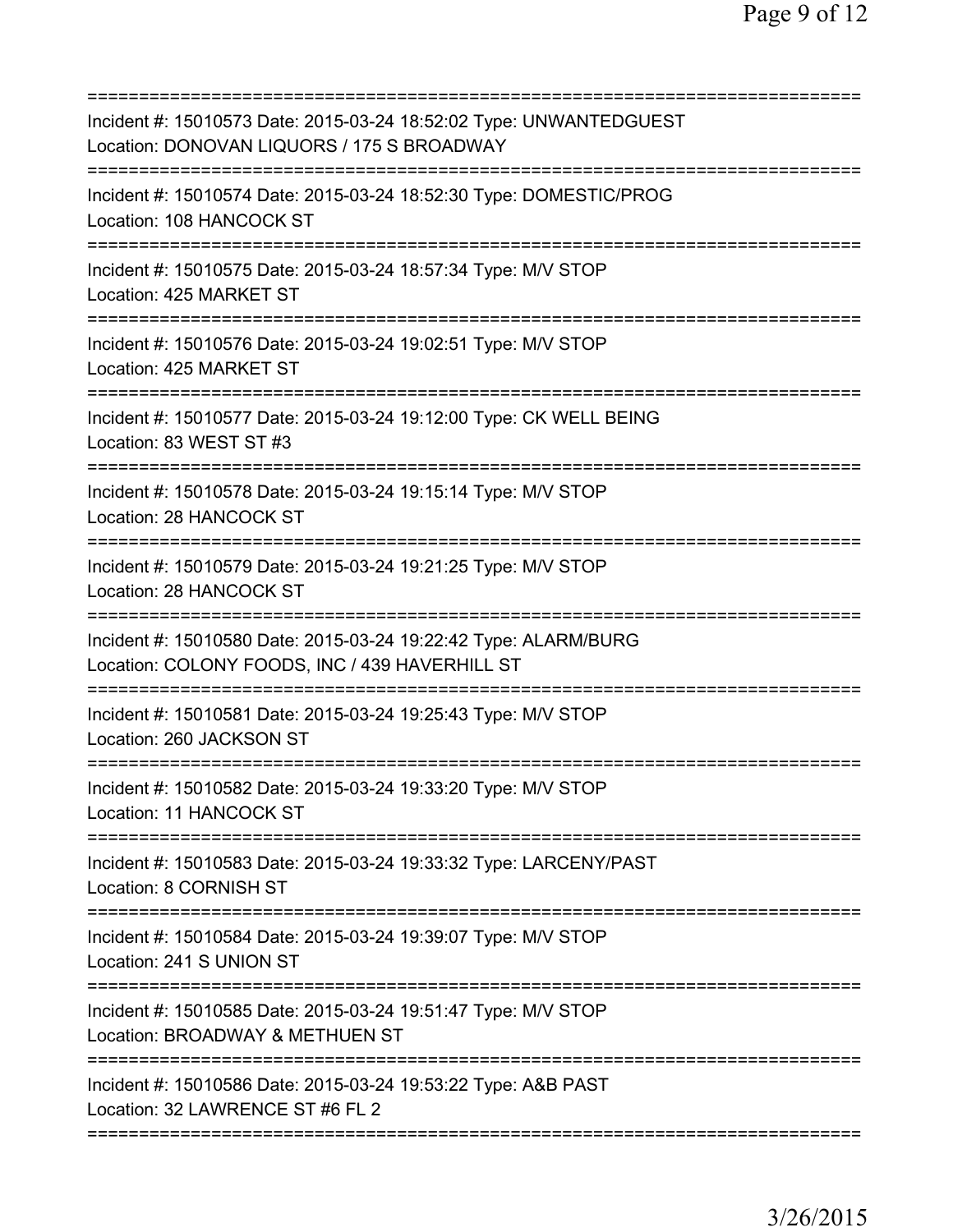| Incident #: 15010587 Date: 2015-03-24 19:54:35 Type: M/V STOP<br>Location: COMMON ST & FRANKLIN ST                    |
|-----------------------------------------------------------------------------------------------------------------------|
| Incident #: 15010588 Date: 2015-03-24 19:56:17 Type: B&E/PAST<br>Location: 18 MELROSE ST FL 3                         |
| Incident #: 15010589 Date: 2015-03-24 20:01:13 Type: ALARM/BURG<br>Location: 13 NEWBURY ST                            |
| Incident #: 15010590 Date: 2015-03-24 20:02:22 Type: M/V STOP<br>Location: HAMPSHIRE ST & LAWRENCE ST                 |
| Incident #: 15010591 Date: 2015-03-24 20:02:58 Type: M/V STOP<br>Location: FOSTER ST & MARKET ST                      |
| Incident #: 15010592 Date: 2015-03-24 20:09:43 Type: SUS PERS/MV<br>Location: 50 ISLAND ST                            |
| Incident #: 15010593 Date: 2015-03-24 20:18:13 Type: M/V STOP<br>Location: HAMPSHIRE ST & LOWELL ST                   |
| Incident #: 15010594 Date: 2015-03-24 20:21:13 Type: AUTO ACC/PED<br>Location: 312 LOWELL ST                          |
| Incident #: 15010595 Date: 2015-03-24 20:46:43 Type: M/V STOP<br>Location: ESSEX ST & MARGIN ST                       |
| Incident #: 15010596 Date: 2015-03-24 20:47:51 Type: 911 HANG UP<br>Location: QUILES RESIDENCE / 281 LAWRENCE ST FL 3 |
| Incident #: 15010597 Date: 2015-03-24 20:49:25 Type: LARCENY/PAST<br>Location: 8 CORNISH ST                           |
| Incident #: 15010598 Date: 2015-03-24 20:52:35 Type: ANIMAL COMPL<br><b>Location: EATON ST</b>                        |
| Incident #: 15010599 Date: 2015-03-24 21:07:37 Type: KEEP PEACE<br>Location: 26 KINGSTON ST                           |
| Incident #: 15010600 Date: 2015-03-24 21:13:20 Type: M/V STOP<br>Location: 1 BEACON AV                                |
| Incident #: 15010601 Date: 2015-03-24 21:31:12 Type: M/V STOP                                                         |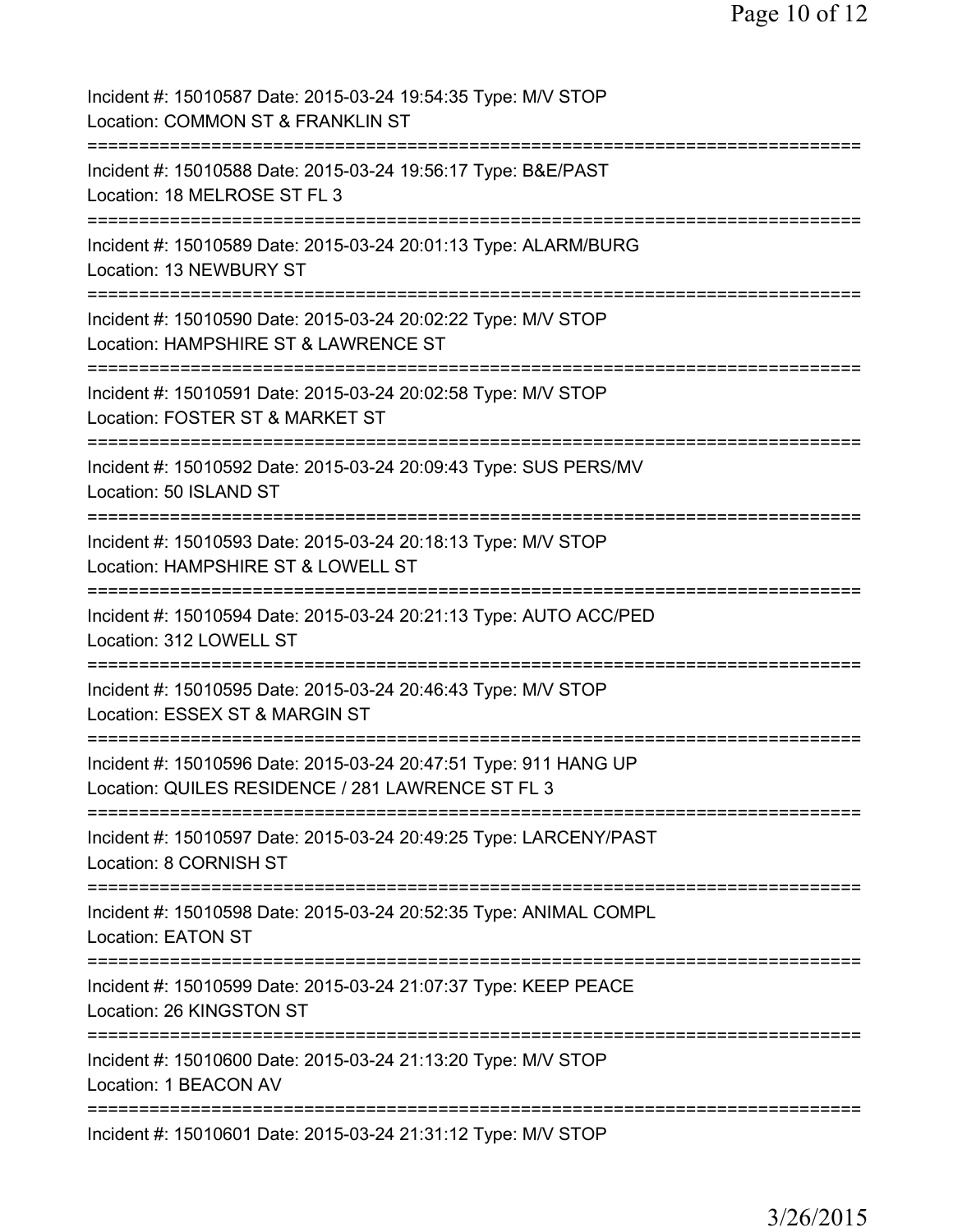Location: KINGSTON ST & S BROADWAY =========================================================================== Incident #: 15010602 Date: 2015-03-24 21:31:40 Type: M/V STOP Location: 33 S BROADWAY =========================================================================== Incident #: 15010604 Date: 2015-03-24 21:38:22 Type: 911 HANG UP Location: 234 BAILEY ST #3 =========================================================================== Incident #: 15010603 Date: 2015-03-24 21:38:32 Type: A&B PAST Location: 38 CEDAR ST =========================================================================== Incident #: 15010605 Date: 2015-03-24 21:50:54 Type: INVESTIGATION Location: 90 LOWELL ST =========================================================================== Incident #: 15010606 Date: 2015-03-24 21:57:23 Type: M/V STOP Location: 425 MARKET ST =========================================================================== Incident #: 15010607 Date: 2015-03-24 22:09:44 Type: M/V STOP Location: 495S =========================================================================== Incident #: 15010608 Date: 2015-03-24 22:11:01 Type: DISTURBANCE Location: 105 BROADWAY =========================================================================== Incident #: 15010609 Date: 2015-03-24 22:13:43 Type: CK WELL BEING Location: 7 BROADWAY =========================================================================== Incident #: 15010610 Date: 2015-03-24 22:20:08 Type: M/V STOP Location: S UNION ST & WINTHROP AV =========================================================================== Incident #: 15010611 Date: 2015-03-24 22:21:32 Type: INVEST CONT Location: 65 SULLIVAN AV =========================================================================== Incident #: 15010612 Date: 2015-03-24 22:30:18 Type: DISTURBANCE Location: 27 HANCOCK ST FL 3 =========================================================================== Incident #: 15010613 Date: 2015-03-24 22:39:09 Type: MEDIC SUPPORT Location: 133 WOODLAND ST FL 1 =========================================================================== Incident #: 15010614 Date: 2015-03-24 22:46:44 Type: DISTURBANCE Location: HAVERHILL ST =========================================================================== Incident #: 15010616 Date: 2015-03-24 23:29:06 Type: M/V STOP Location: PHILLIPS ST